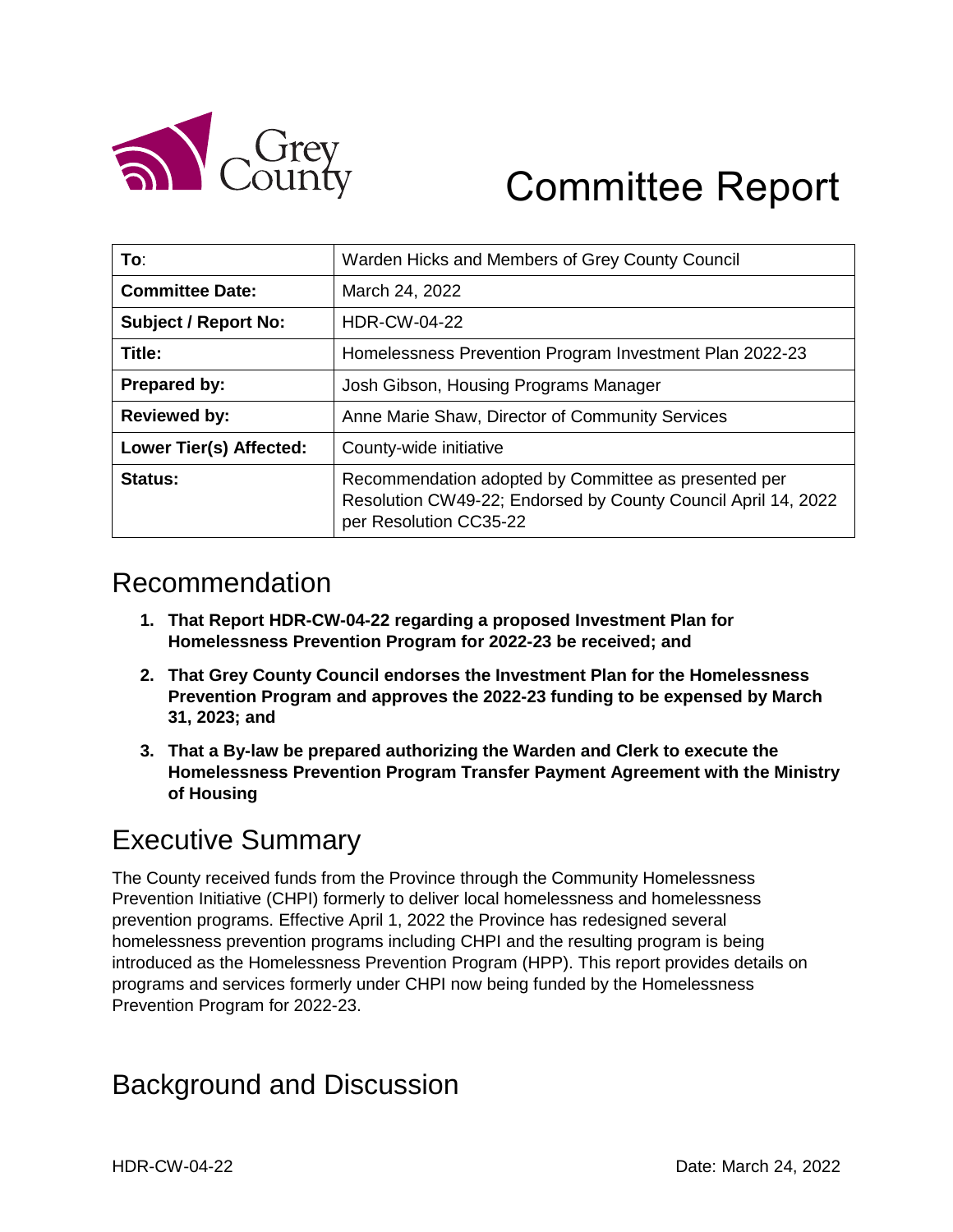The Homelessness Prevention Program (HPP) aims to support households experiencing or at risk of homelessness by improving access to adequate, suitable, and affordable housing. Under HPP, Service Managers have the flexibility to use funding to meet local needs and priorities within the guidelines set by the Province. The allocation for Homelessness Prevention Program totals \$2,045,600 which is an increase of \$157,297 from the 2021-22 Community Homelessness Prevention Initiative funding Grey County received.

The province has announced that they are conducting a full review of homelessness program funding and we are anticipating additional changes prior to the 2023-24 programs fiscal year.

Due to increased volume in services the full increase will be required to support short term shelter funding listed as emergency shelter in the investment plan.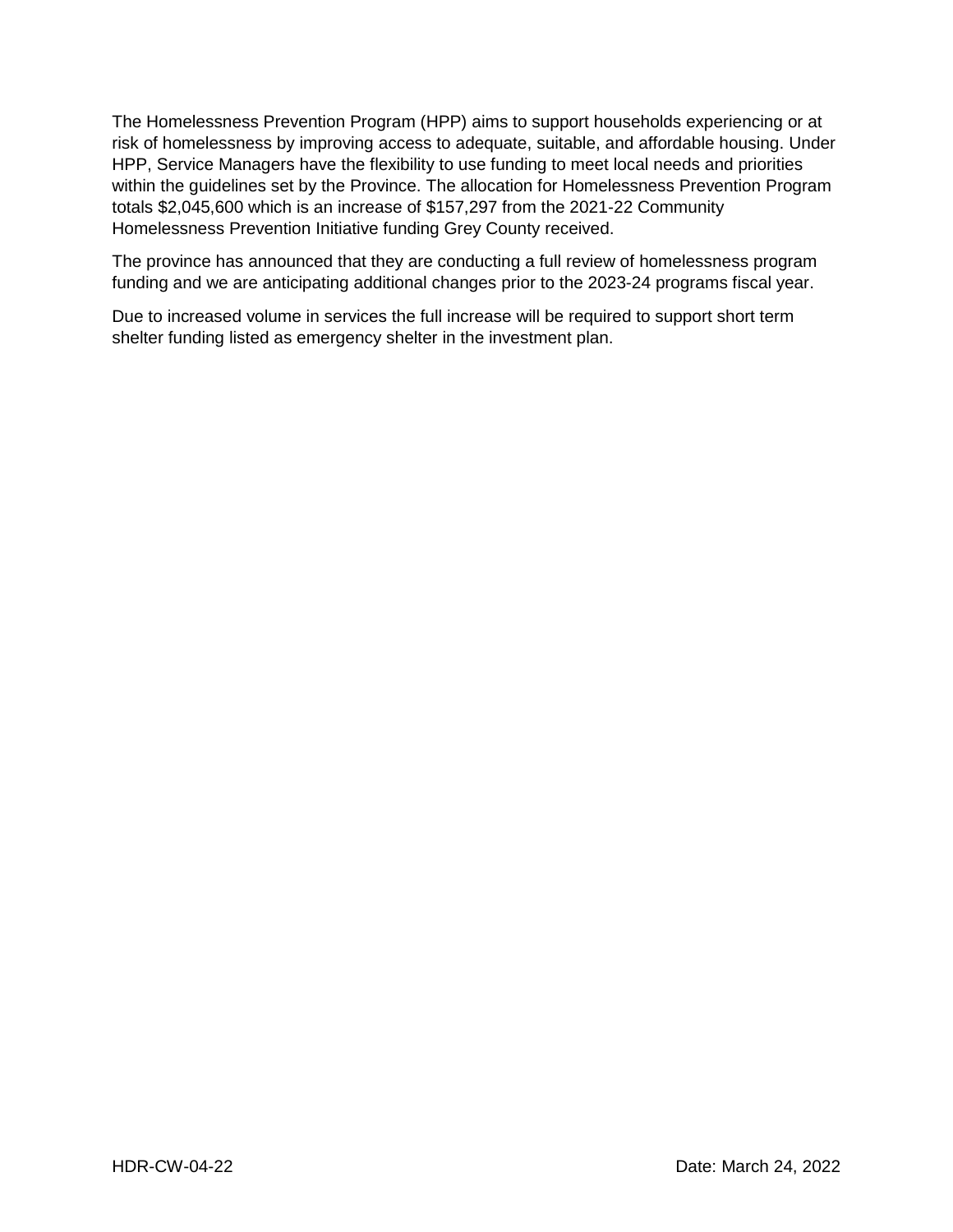#### *Homelessness Prevention Program (HPP) 2022-23*

| <b>Program &amp; Description</b>                                                                                                                                                                                                                                                                                                                                 | <b>Annual Funding (\$)</b> |
|------------------------------------------------------------------------------------------------------------------------------------------------------------------------------------------------------------------------------------------------------------------------------------------------------------------------------------------------------------------|----------------------------|
| <b>Housing with Related Supports</b>                                                                                                                                                                                                                                                                                                                             | 720,000                    |
| <b>Homelessness Prevention</b>                                                                                                                                                                                                                                                                                                                                   |                            |
| <b>Sustainable Housing Benefit</b><br>$\bullet$<br><b>Housing Stability Workers</b><br>Operate the Short-term shelter program<br>$\circ$<br>Connect with individuals experiencing or at risk of<br>$\circ$<br>homelessness                                                                                                                                       | 564,473                    |
| <b>Emergency Shelter</b>                                                                                                                                                                                                                                                                                                                                         |                            |
| Motel cost for the short-term shelter program<br>$\bullet$<br>Increase to budget due to significant increased volume<br>2020-22 was support by Social Services Relief Fund with<br>future allocations unknown we are preparing for this to be<br>covered under HPP                                                                                               | 342,677                    |
| <b>Services and Supports</b>                                                                                                                                                                                                                                                                                                                                     |                            |
| Community Enhancement funding for small community-<br>based organizations<br>Giiwe Project with M'Wikwedong Indigenous Friendship<br>Center<br>Staffing for supporting tenants at risk of homelessness or<br>requiring community supports<br>Homelessness Response Coordinator to strength the By<br>Name List<br>Supports for Safe N Sound drop in and supports | 265,030                    |
| <b>Administration Costs (7.5% allowance)</b>                                                                                                                                                                                                                                                                                                                     | 153,420                    |
| <b>Total Homelessness Prevention Program Funding</b>                                                                                                                                                                                                                                                                                                             | \$2,045,600                |

#### Housing with Related Supports

Grey County funds five housing with related supports providers; Ayton Residential Lodge, Kent Residential Homes, Inglewood Villa, Meaford Place, and Second Avenue Lodge. This housing provides services such as medication management, laundry services and meals. These supportive housing providers house an average of 72 residents of Grey County per month or over 25,500 nights of accommodation per year. Increased costs impacting the HPP budget due to increase need in the community resulting in higher subsidies required to meet the need.

#### Sustainable Housing Benefit

The Sustainable Housing Benefit (SHB) provides financial aid to individuals and households at risk of homelessness or currently experiencing homelessness to find or maintain housing. SHB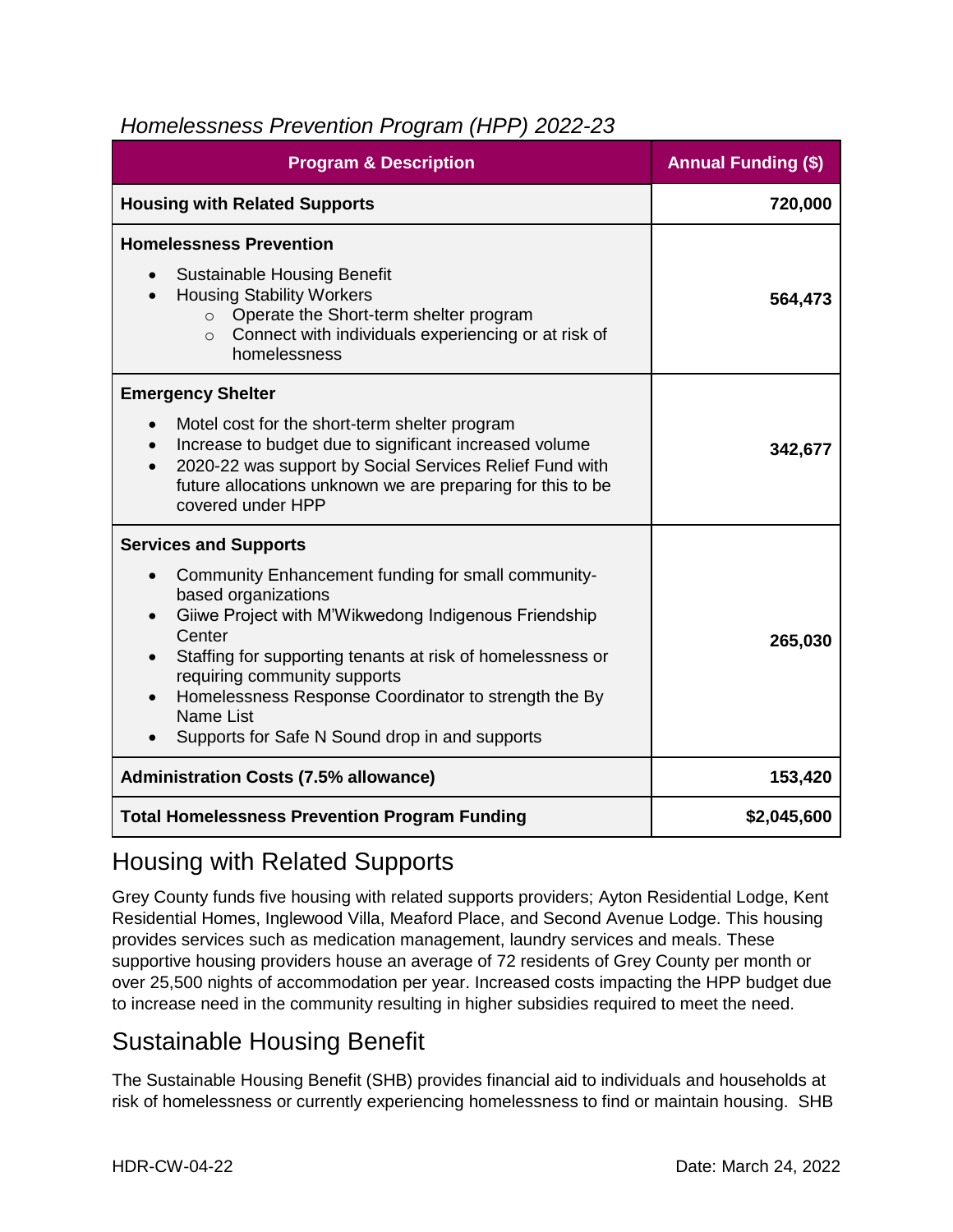provided financial assistance in the amount of \$303,250 to 462 households in 2021. Assistance provided is largely last month's rent, utility arrears and rental arrears.

| <b>SHB Funding Provided in 2021</b>    |                            |                       |  |
|----------------------------------------|----------------------------|-----------------------|--|
| <b>Expense Type</b>                    | <b>Households Assisted</b> | Amount<br>Issued (\$) |  |
| <b>Last Month's Rent</b>               | 195                        | 152,712               |  |
| <b>Utility Costs</b>                   | 103                        | 56,655                |  |
| <b>Beds/Appliances/Moving Expenses</b> | 41                         | 14,107                |  |
| <b>Pest Control/Maintenance</b>        | 3                          | 1,050                 |  |
| <b>Rental Arrears</b>                  | 102                        | 78,726                |  |
| Total                                  | 462                        | \$303,250             |  |

#### Grey County Housing Community Relations Worker

Grey County Housing has invested in a second Community Relations Worker to assist tenants in maintaining their housing, providing supports, and making referrals to community agencies. Grey County Housing is seeing a significant increase in the number of tenants that require supports such as aging in place and mental health supports to remain housed.

#### Y Homelessness Prevention Program and Emergency Housing

Since 2008 Grey County and the YMCA Community Initiative have had a very successful partnership with the YMCA operating the Emergency short-term housing program for Grey County as well as providing Housing Stability Workers to assist people experiencing or at risk of homelessness.

Their services include helping households get connected to resources including financial assistance programs, finding vacancies, connecting with landlords, as well as educating tenants and landlords about their rights and responsibilities.

The emergency housing program involves providing suitable short-term lodgings for individuals or families experiencing homelessness. This service provided emergency accommodation for 6100 nights of accommodations to over 870 households. This represents an increase of over 16% in need from 2020.

#### Safe N Sound – The Space and Evening Drop In

Safe N Sound is a non-profit organization operating The Space on 8<sup>th</sup> Street East in Owen Sound. The Space offer individuals' access to basic needs, support, advocacy, and referrals.

As a continued response to increased need and the lack of warming centers as buildings closed their doors to stop the spread of Covid-19, we were able to provide some additional funding to expand the hours of operation for the Space. These additional operating hours in the evenings allow unsheltered individuals to get out of the cold as well as access supports and referral services including the Grey Bruce Emergency Short Term housing program operated through the YMCA.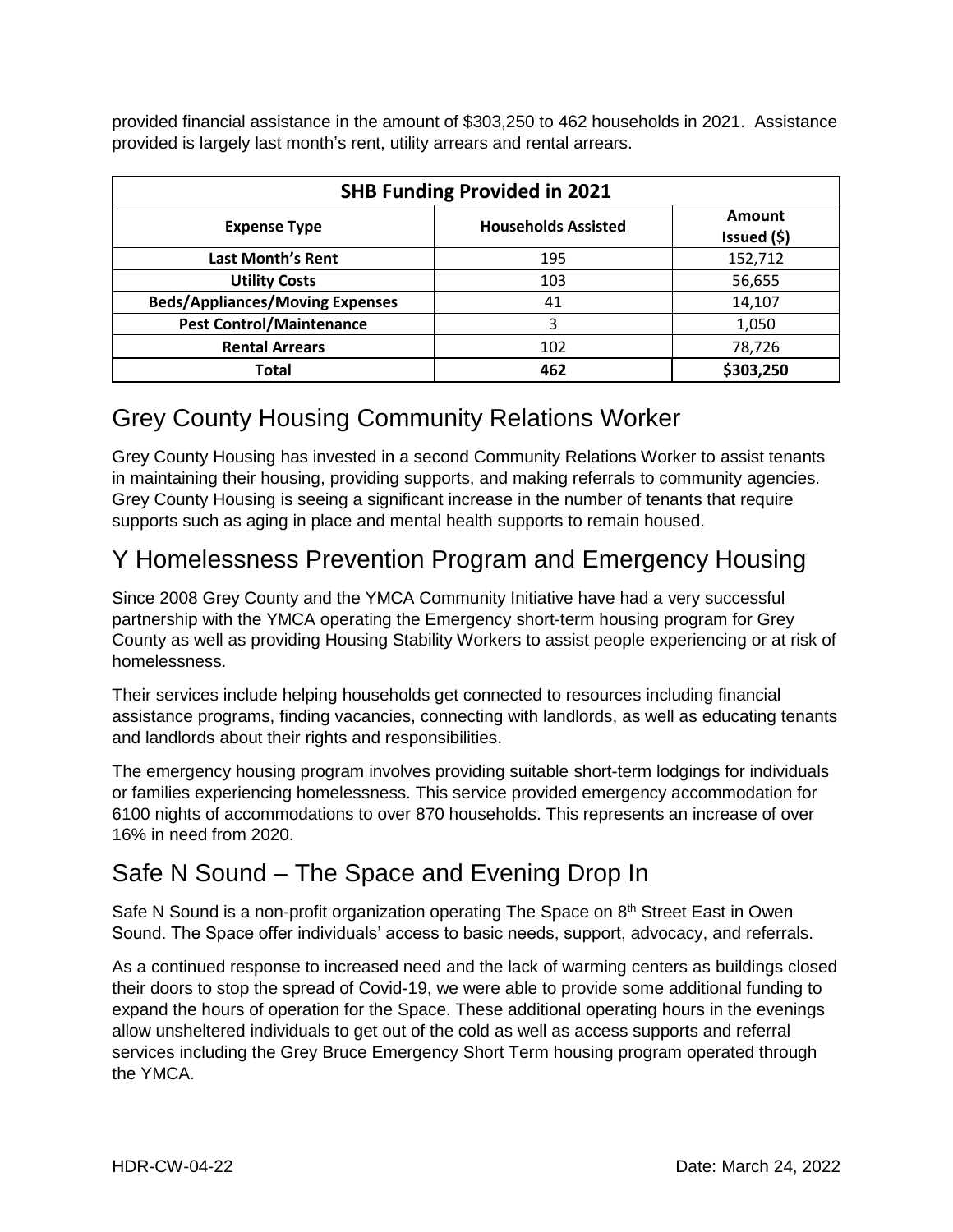#### Homelessness Response Table

Grey and Bruce Counties have jointly hired through the Community Homelessness Prevention Initiative a Homelessness Response Coordinator. The Homelessness Response Coordinator is leading the work of the Homelessness Response Table and strengthen the community response through the use of a Grey Bruce By Name List (BNL) and looking towards a coordinated access system.

The BNL and Homelessness Response Table will identify people having repeated episodes of homelessness and work with community partners to provide wrap around services.

The recent approval of Grey County Council to prioritize homelessness for 1 in 10 offers of rent geared to income is an integral part of providing housing to those most in need. This housing relies heavily on the availability of supports which the Homelessness Response Table is working on accessing more of.

#### Community Enhancement Program

HPP funds support local nonprofit initiatives to provide services for those at risk of homelessness or experiencing homelessness through the Community Enhancement Funds. Grey County has a large geographic area and accessing programs which are offered only in centralized areas is sometimes difficult for individuals. Often these individuals rely on local organizations such as churches, non-profits, and volunteer groups. Local initiatives supply meals, transportation, good food boxes, heating funds, furnishings, and other needs. These funds strengthen local initiatives such as Beaver Valley Outreach, Safe N Sound, O Share, and other local community groups.

#### Links to 10 Year Housing and Homelessness Plan

The HPP funding assists Grey County in providing services to fulfill goals of the Grey County 10 Year Housing and Homelessness Plan which was reviewed and updated this year. The plan identifies four key strategic areas:

- Create More Affordable Housing
- Preserve Existing Stock
- Reduce Chronic Homelessness
- Increase Supportive Housing

Related goals include:

- Initiate a system to identify individuals experiencing homelessness and focus on supports for those individuals with long term homelessness
- Work with community partners to enhance existing support services through case management and focused collaboration
- Subsidies to maintain and access sustainable housing

# Financial and Resource Implications